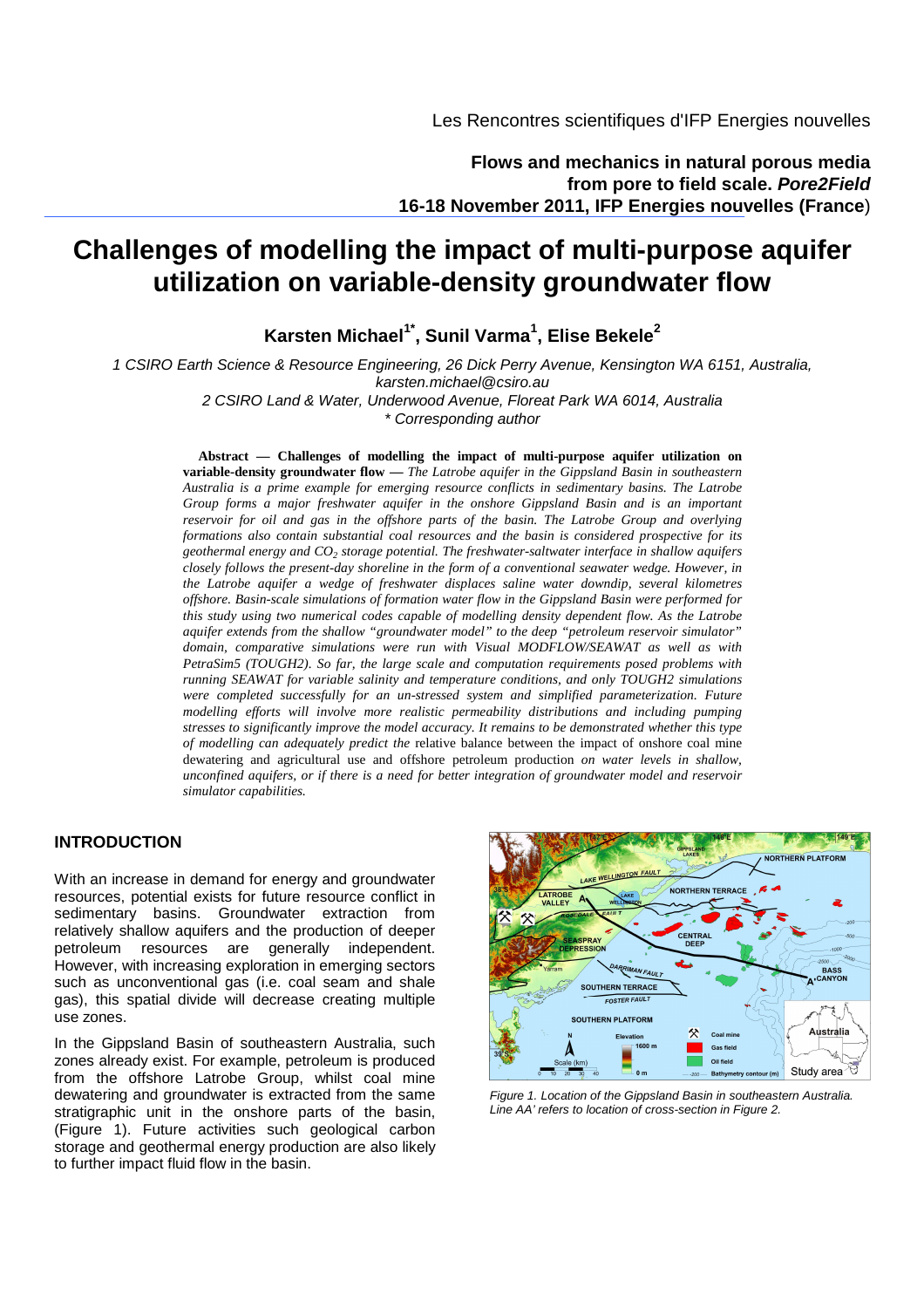## **Flows and mechanics in natural porous media from pore to field scale. Pore2Field 16-18 November 2011, IFP Energies nouvelles (France**)

## **1 GIPPSLAND BASIN GEOLOGY AND HYDROGEOLOGY**

The regional geology and hydrogeology of the Gippsland Basin is summarized in Figure 2. Pliocene to Pleistocene sediments form the shallow aquifer system, which is largely unconfined in the onshore Gippsland Basin. Its thickness varies from <20 m onshore to around 300 m offshore. The underlying Seaspray Group forms an aquifer-aquitard system. In the onshore area, sandy horizons form aquifers between the adjacent coal seams and shale beds of the Latrobe Valley Subgroup. Offshore, the time-equivalent Gippsland Limestone consisting of limestone, silt and marl forms a lowpermeability aquitard system. The shale and marls of the Lakes Entrance Formation form a major regional aquitard, confining the underlying regional Latrobe Group aquifer system (the Latrobe aquifer). The Lakes Entrance Formation is absent in the western half of the onshore Gippsland Basin and is commonly around 400 m thick across the central offshore part of the basin. The Latrobe Group consists of interbedded marginal marine to deltaic sandstone, siltstone, shale and coal [1]. The Latrobe Group crops out in the onshore parts of the Gippsland Basin and its thickness increases to more than 2000 m in the Central Deep. Along the eastern edge of the basin, the Latrobe aquifer subcrops beneath recent sediments at the seafloor. It pinches out along the northern and southern margins of the basin.



1: Topography-driven flow in shallow aquifer system<br>2: Topography-driven flow in Latrobe aquifer (freshwater wedge),  $\bigcirc$  denotes flow out of the plane<br>3: Convection of brackish water<br>4: Vertical leakage through Lakes En

Figure 2. Conceptual flow patterns in the Gippsland Basin. See Figure 1 for line of cross-section.

The salinity of the formation water in the Latrobe aquifer varies from less than 0.5 g/l in the onshore area to more than 35 g/l total dissolved solids in the Central Deep region of the offshore Gippsland Basin. The transition from freshwater to saltwater varies throughout the sedimentary succession. In the shallow aquifers, the transition zone is relatively narrow and closely follows the present-day shoreline, whereas in the deeper Latrobe aquifer a lower salinity gradient and wider zone of brackish formation water extends to about 20 km

offshore. In the centre of the Latrobe aquifer, the overlying aquitard impedes freshwater discharge vertically upward, and the density contrast forces most freshwater to flow laterally along the freshwater-seawater transition zone before it discharges at shallower depths offshore along the southern and northern aquifer edges [2]. The large-scale petroleum and groundwater extractions have modified the natural flow systems in the Gippsland Basin. The largest drawdowns, of up to 130 m, are estimated in the offshore region near petroleum fields and onshore in the coal mining areas.

## **2 NUMERICAL SIMULATIONS**

The impacts of large scale groundwater extraction related to open pit coal mine dewatering, public water supply, and petroleum production on the flow of variable density formation water in the Latrobe aquifer were assessed previously using equivalent freshwater hydraulic heads [3] and freshwater, isothermal flow simulations [4]. However, impelling force vector analysis suggests that these model results have varying degrees of inaccuracy due to the neglect of density effects, particularly in the deep parts of the aquifer [2]. Consequently, basin-scale simulations of formation water flow in the Gippsland Basin are underway for this study, using two numerical codes capable of modelling density dependant flow. As the Latrobe aquifer extends from the shallow "groundwater model" to the deep "petroleum reservoir simulator" domain, comparative simulations were run with Schlumberger's Visual Modflow based on the MODLFOW/SEAWAT from the USGS, as well as PetraSim5, a commercial interface using the TOUGH2 code developed by Lawrence Berkeley National Laboratories.

## **2.1 Model codes**

Work on these simulations is progressing, particularly those involving the SEAWAT modelling. The capabilities of both codes are shortly described in this section, but only the TOUGH2 simulations are presented in more detail here.

#### **2.1.1 SEAWAT**

The SEAWAT (v.4) program is a coupled version of MODFLOW and MT3DMS for simulating three dimensional, variable-density, non-isothermal, saturated groundwater flow (http://water.usgs.gov/ogw/seawat/). It includes all MODFLOW capabilities (e.g. modelling unconfined aquifers and applying various boundary conditions to represent areal recharge, evapotranspiration, and flow through river beds) [5]. Although not explicitly designed to simulate heat transport, temperature can be simulated as one of the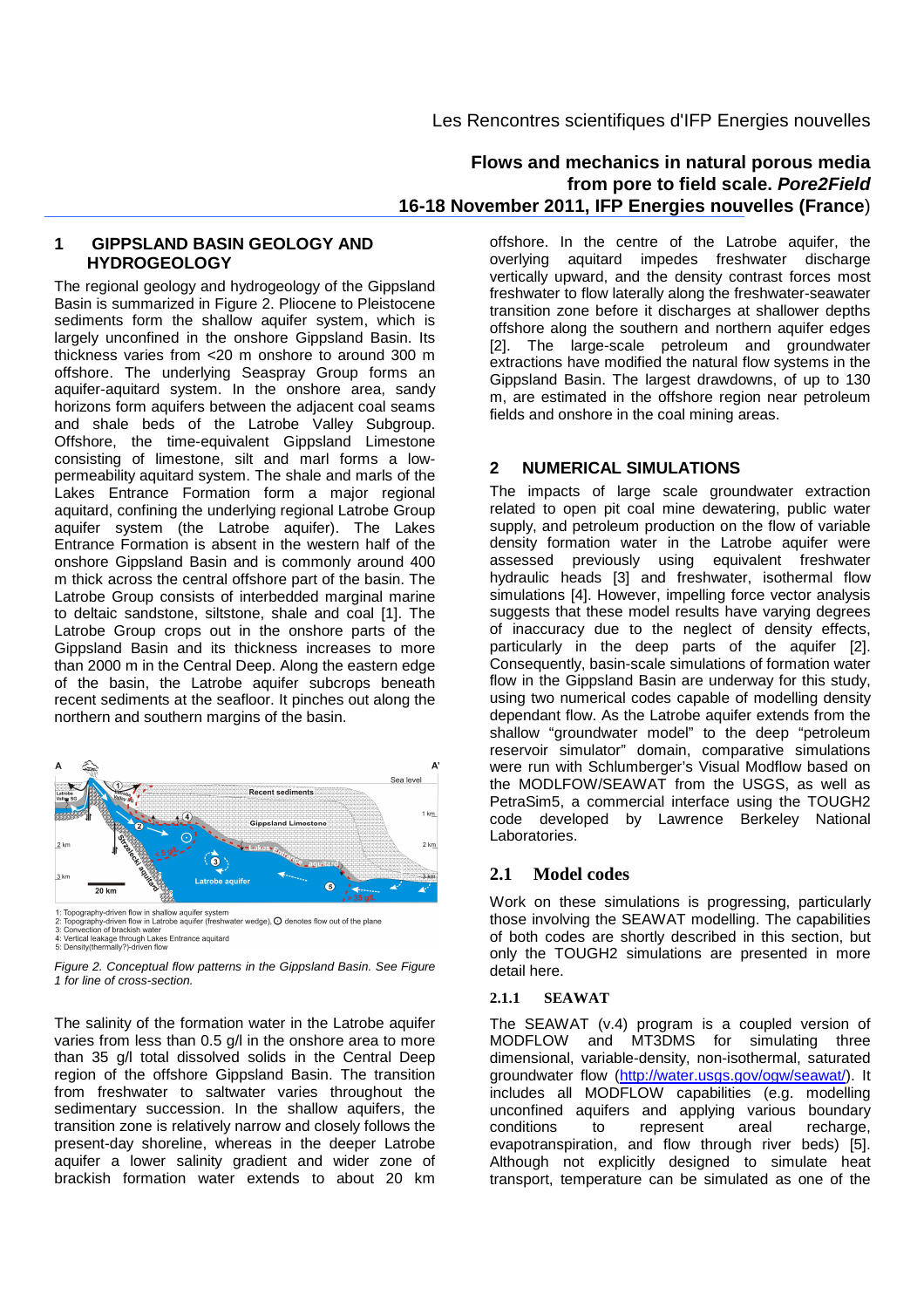# **Flows and mechanics in natural porous media from pore to field scale. Pore2Field 16-18 November 2011, IFP Energies nouvelles (France**)

species by entering appropriate transport coefficients. Heat conduction can be represented by assigning a thermal diffusivity for the temperature species. Heat exchange with the solid matrix can be treated in a similar manner by using the mathematically equivalent process of solute sorption.

#### **2.1.2 TOUGH2 (ECO2N)**

TOUGH2 is a reservoir simulator for non-isothermal multiphase flow in fractured porous media (http://esd.lbl.gov/research/projects/tough/). In view of the potential future application to geological carbon storage assessments, the ECO2N module was used in this project. It includes a comprehensive description of the thermodynamics and thermophysical properties of H<sub>2</sub>O - NaCl-CO<sub>2</sub> mixtures, that reproduces fluid properties largely within experimental error for the temperature, pressure and salinity conditions of interest (10 °C  $\leq$  T  $\leq$  110 °C; P  $\leq$  600 bar; salinity up to full halite saturation) [6]. Flow processes can be modelled isothermally or non-isothermally, and phase conditions represented may include a single phase, as well as twophase mixtures. Fluid phases may appear or disappear in the course of a simulation, and solid salt may precipitate or dissolve. Heat transport occurs by means of conduction (with thermal conductivity dependent on water saturation), convection, and binary diffusion.

#### **2.2 Model set-up (TOUGH2)**

Simulations of undisturbed formation water flow in the Gippsland Basin accounting for salinity and temperature effects were performed using the PetraSim5 (TOUGH2) code. The PetraSim5 model grid is based on a simplified hydrostratigraphy using stratigraphic surfaces provided by GeoScience Victoria: 1) seafloor topography, 2) top of Lakes Entrance Formation, 3) top of Latrobe Group and 4) top of Strzelecki Group. The 10 layer model consists of approximately 50,000 cells with 3 km x 3 km cells of variable thickness (Figure 3).

All vertical model boundaries are modelled as no-flow boundaries, whereas the top and bottom layers are set to fixed pressure, salinity and temperature conditions. Initial conditions consist of a) hydrostatic pressure, b) constant temperature gradient of  $20^{\circ}$ C/km, and c) varying salinity (35 g/l in the offshore Lakes Entrance and Gippsland Limestone layers, 0 g/l in the onshore cells and salinity increasing eastwards from  $0 - 35$  g/l in the Latrobe aquifer layers).



Figure 3. Model grid along two cross-sections for the PetraSim5 (TOUGH2) simulations. The grid consists of approximately 50,000 active 3 km x 3 km cells.

#### **2.3 Simulation results**

The model was run over a period of one million years by which time it was assumed quasi-steady-state conditions were reached. After a few thousand years, pressures do not change significantly, while salinity and temperature fields continue to change (Figure 4). Nevertheless, comparing modelled versus observed pressures in selected oil wells indicates that the modelled pressure and salinity distributions resemble closely the undisturbed hydrodynamic conditions in the Gippsland Basin. The results provide evidence for two formation water flow systems, each with a distinct flow-driving mechanism:

- 1. Cold, high-density seawater in the ocean and Gippsland Limestone overlying warm, freshbrackish, lower density formation water in the Latrobe Group causes instability and density-driven flow. This results in westwards (shorewards) displacement of Latrobe aquifer connate waters.
- 2. Gravity-driven flow with recharge of meteoric water in areas of topographic highs and discharge into lakes and along the fresh-seawater interface. This results in eastward flow in the Latrobe aquifer and forms a freshwater wedge that pushes seawards.

A number of limitations apply to this model, which include: a) simplified permeability distribution (resulting in unrealistically extensive convection cells), b) low temperature gradient, c) simplified boundary conditions (particularly with respect to recharge of meteoric water in the onshore area), d) uncertainty in initial salinity distribution, and e) faults not represented as distinct features. Future simulation efforts will address these limitations and will assess the impact of production activities on the basin-scale flow regime in the Gippsland Basin.